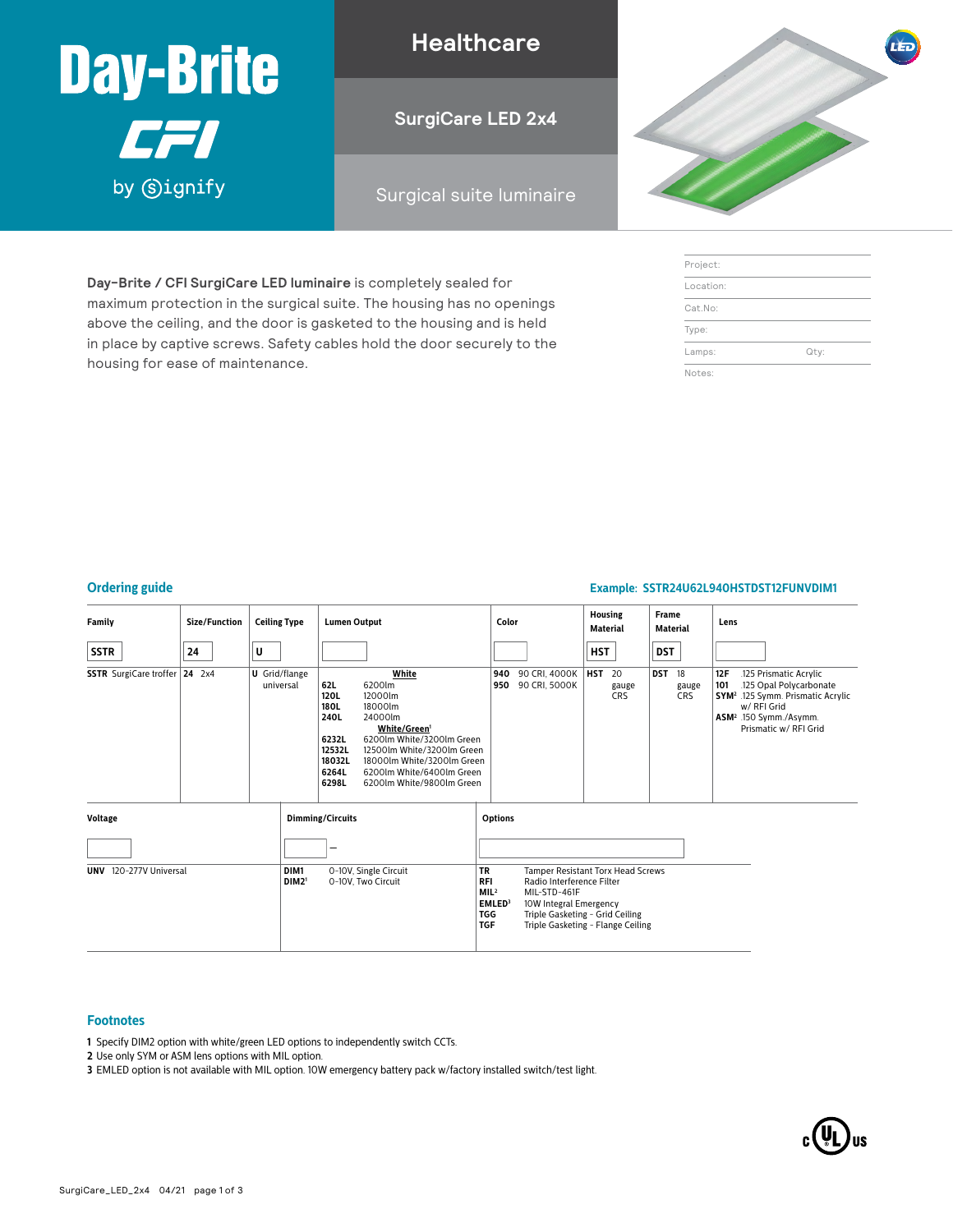## **SSTR24** SurgiCare LED luminaire 2x4

## Surgical suite luminaire

#### **Features**

- Standard double gasketing with a closed cell EPDM gasket sealing the lens to the door frame and a closed cell silicone gasket sealing the door frame to housing.
- Optional triple gasket seals the space between the luminaire and the specified ceiling.
- Optional symmetric or asymmetric/symmetric control lens with RFI grid to minimize radiated emissions.
- MIL-STD-461F option for radiated and conducted emissions control. The additional RFI option provides a filter between mains power and the luminaire and is automatically provided with the higher protection spec MIL option.
- 1 or 2 circuit options accommodate switching while maintaining asymmetric/symmetric light distribution.

#### **Specifications**

- **Housing:** 20 gauge formed cold rolled steel housing with continuous seam welds to ensure ingress protection.
- **Door Frame:** Overlapping 18 gauge formed cold rolled steel. Door frame is fastened to the housing with aircraft cable. Allows for access to driver(s) and boards from below. Closed cell EPDM and silicone. Door is secured to the housing with captive stainless steel Phillips head fasteners painted white.
- **Lens:** Prismatic acrylic lens options available with symmetric or asymmetric/symmetric patterns. Options for RFI grid in both distribution patterns for use with MIL-STD-461F option.
- **Finish:** Housing and door frame are painted after fabrication with white polyester powder coat. Exposed surfaces are finished with antimicrobial paint.
- **LEDs:** Solid state LED chips with options for white 4000K or 5000K correlated, and minimum 90 color rendering index. Options for combinations of white and green 530nm wavelength available. White and green LED boards are spaced in an alternating fashion.
- **Drivers:** Electronic drivers are universal 120- 270V. 0-10v dimmable to 10% with options for one and two circuit switching.
- **Installation:** The grid housing is suitable for use with T-bar ceiling systems 1-1/2" and 15/16" wide. 7/8" knockouts are provided on top and on ends for row mounting. Swing arm jacks provided for flange applications.
- **Maintenance:** Access to drivers and boards from below via the removable door frame.
- **Listing:** cULus listed, NSF listed, IP65 rated, ISO4.
- **Warranty:** 5 year limited warranty.

#### **Energy data**

#### **SSTR24 White**

| <b>Lumen Package</b> | <b>LED Rows</b> | <b>Wattage</b> | <b>Delivered Lumens</b> |  |  |
|----------------------|-----------------|----------------|-------------------------|--|--|
| 621                  | 2Rows           | 50.0           | 6250                    |  |  |
| 120L                 | 4Rows           | 100.0          | 12500                   |  |  |
| 180L                 | 6Rows           | 150.0          | 18000                   |  |  |
| 240L                 | 8Rows           | 200.0          | 24000                   |  |  |

#### **SSTR24 White/Green**

| Lumen Package | <b>LED Rows</b> |                | White  | Green          |        |  |
|---------------|-----------------|----------------|--------|----------------|--------|--|
|               |                 | <b>Wattage</b> | Lumens | <b>Wattage</b> | Lumens |  |
| 6232L         | 2 Green/2 White | 50.0           | 6250   | 55             | 3250   |  |
| 125321        | 2 Green/4 White | 100.0          | 12500  | 55             | 3250   |  |
| 180321        | 2 Green/6 White | 150.0          | 18000  | 55             | 3250   |  |
| 6264L         | 4 Green/2 White | 50.0           | 6250   | 110            | 6450   |  |
| 6298L         | 6 Green/2 White | 50.0           | 6250   | 165            | 9800   |  |